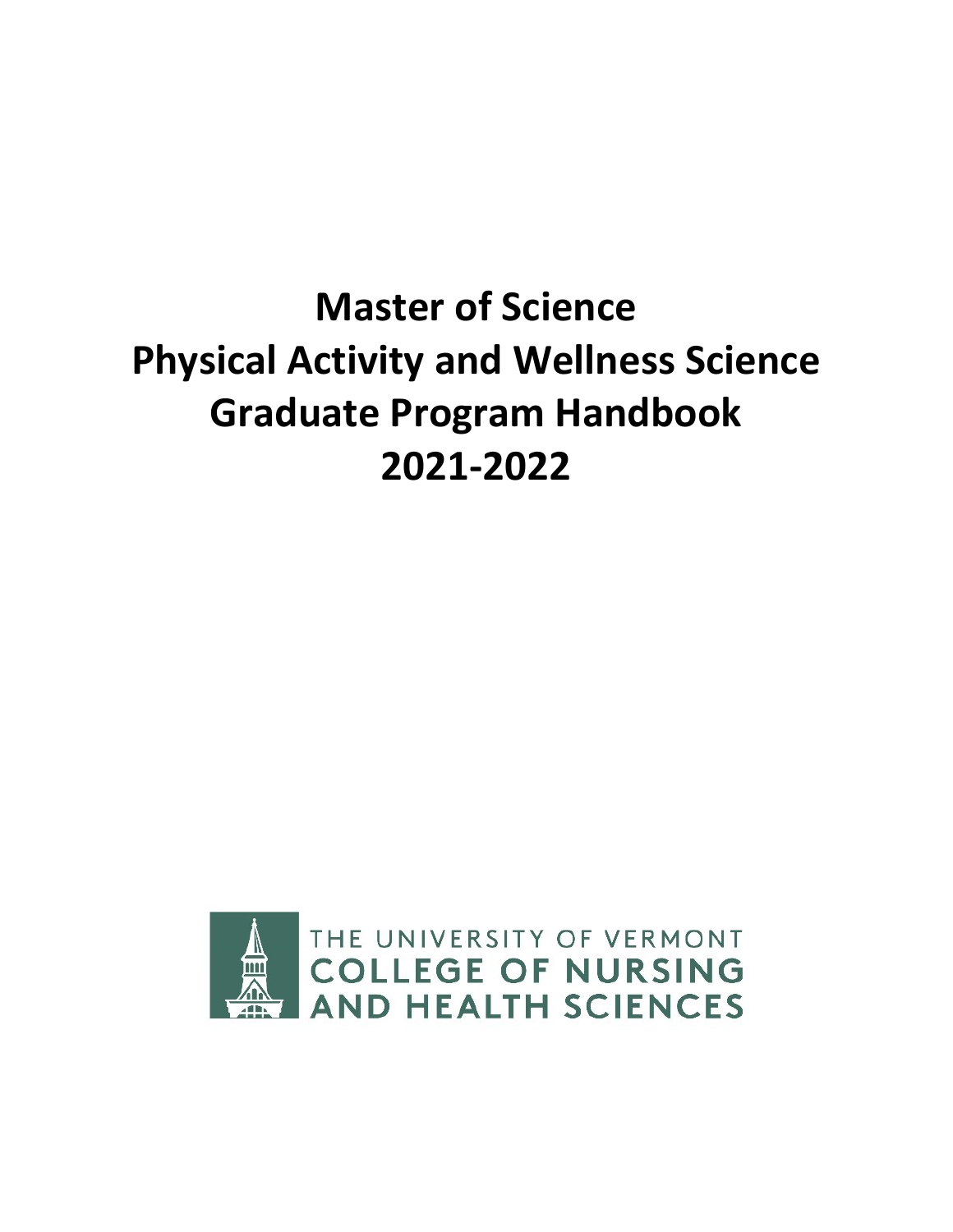#### **HANDBOOK OVERVIEW**

The Graduate Student handbook provides information and guidance to both students and faculty for facilitating the progression of students to degree completion. The Handbook contains policies and procedures related to the Physical Activity and Wellness Science graduate program. Additional policies and procedures are described in The University of Vermont Graduate Catalogue, other official University correspondence directed to students in all graduate programs, and the Graduate College. Students are held accountable for policies and procedures described in these official publications. Questions regarding policies and procedures should be directed to your advisor or Department Chair.

#### **DISCLOSURE STATEMENT**

The Department of Rehabilitation and Movement Science, subject to and consistent with the policies of The University of Vermont, reserves the right to make changes in course offerings and degree requirements as educational and financial considerations require. Students are responsible for staying abreast of current policies.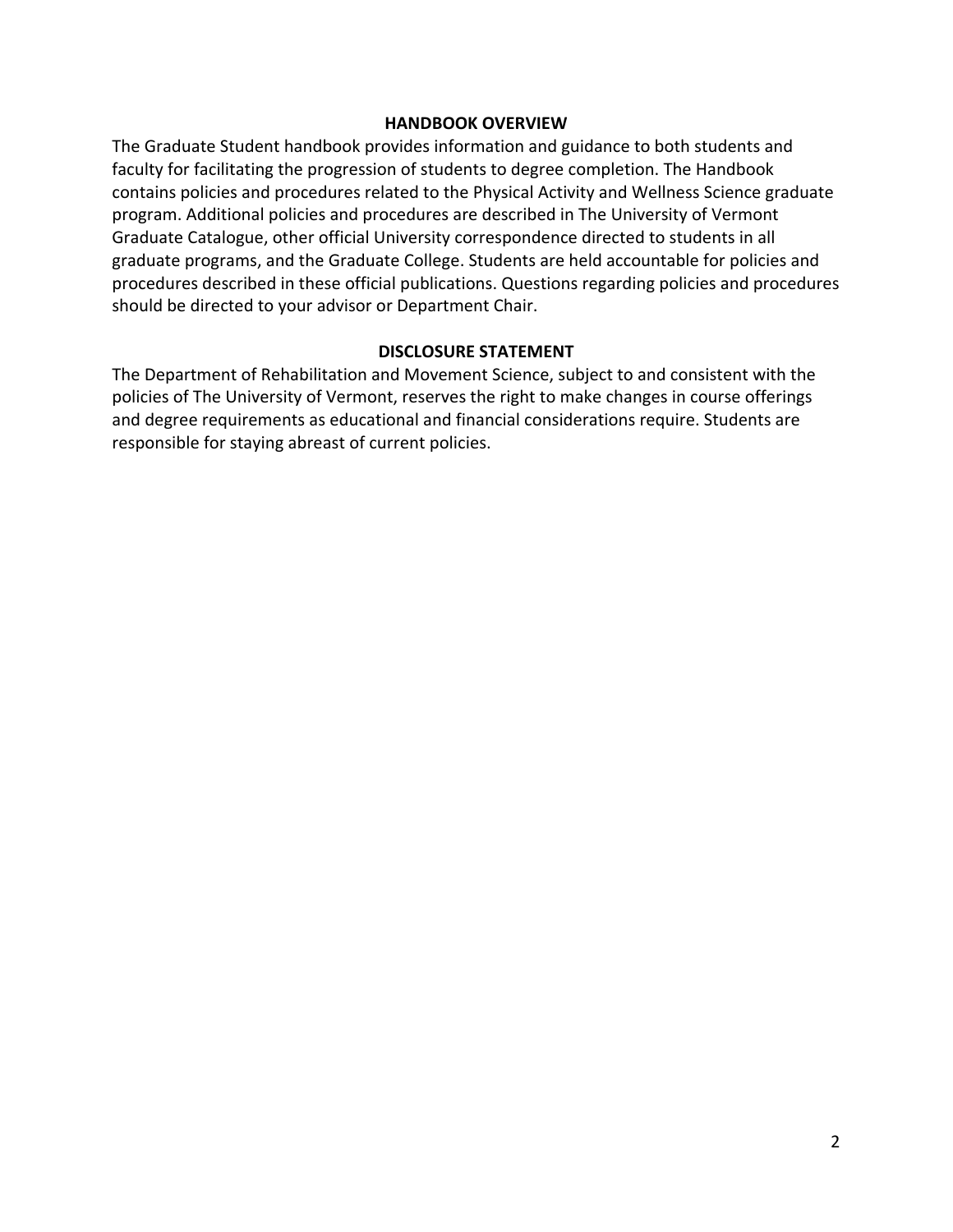| <b>Table of Contents</b>                                    |  |
|-------------------------------------------------------------|--|
|                                                             |  |
| DEPARTMENT OF REHABILITATION AND MOVEMENT SCIENCE           |  |
|                                                             |  |
|                                                             |  |
| MASTER OF SCIENCE IN PHYSICAL ACTIVITY AND WELLNESS SCIENCE |  |
|                                                             |  |
|                                                             |  |
|                                                             |  |
|                                                             |  |
|                                                             |  |
| <b>ACADEMIC POLICIES</b>                                    |  |
|                                                             |  |
|                                                             |  |
|                                                             |  |
|                                                             |  |
|                                                             |  |
|                                                             |  |
| <b>STUDENTS' RIGHTS AND RESPONSIBILITIES</b>                |  |
|                                                             |  |
|                                                             |  |
|                                                             |  |
|                                                             |  |
| <b>PROGRAM EVALUATION PROCESSES</b>                         |  |
|                                                             |  |
|                                                             |  |
|                                                             |  |
| STUDENT AND CAMPUS SAFETY, SERVICES, AND SUPPORT            |  |
|                                                             |  |
|                                                             |  |
|                                                             |  |
|                                                             |  |
|                                                             |  |
|                                                             |  |
|                                                             |  |
|                                                             |  |
|                                                             |  |
|                                                             |  |
|                                                             |  |
| <b>ACKNOWLEDGMENT OF HANDBOOK CONTENTS</b>                  |  |
|                                                             |  |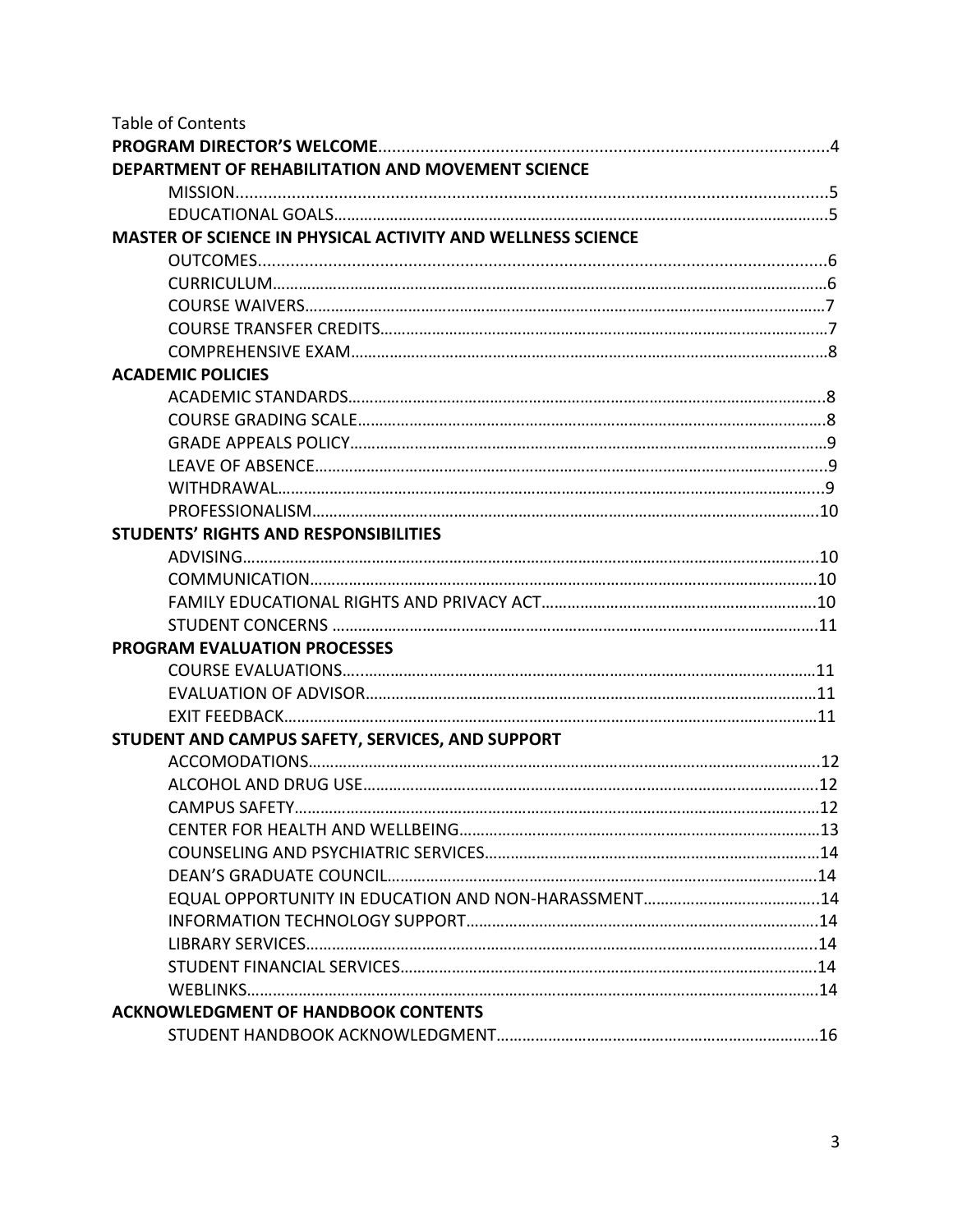#### **PROGRAM DIRECTOR'S WELCOME**

Dear Physical Activity and Wellness Science Graduate Students,

Welcome to the University of Vermont and the Physical Activity and Wellness Science (PAWS) graduate program! You have chosen a dynamic, stimulating, and supportive place to pursue your educational interests. Our PAWS graduate program is housed in the Department of Rehabilitation and Movement Science, one of four departments within the College of Nursing and Health Sciences. Faculty in PAWS are comprised of highly qualified academic and clinical faculty who teach in both undergraduate and graduate programs. As a member of our community, you will join a committed group of faculty, staff, and students who share a vision of professional learning, excellence in teaching and scholarship, and service and leadership in our profession. We look forward to helping you achieve your educational and professional goals!

Sincerely,

Curil Tomin

Connie Tompkins, PhD, ACSM-EP Associate Professor, Exercise Science Director, Master of Science in Physical Activity and Wellness Science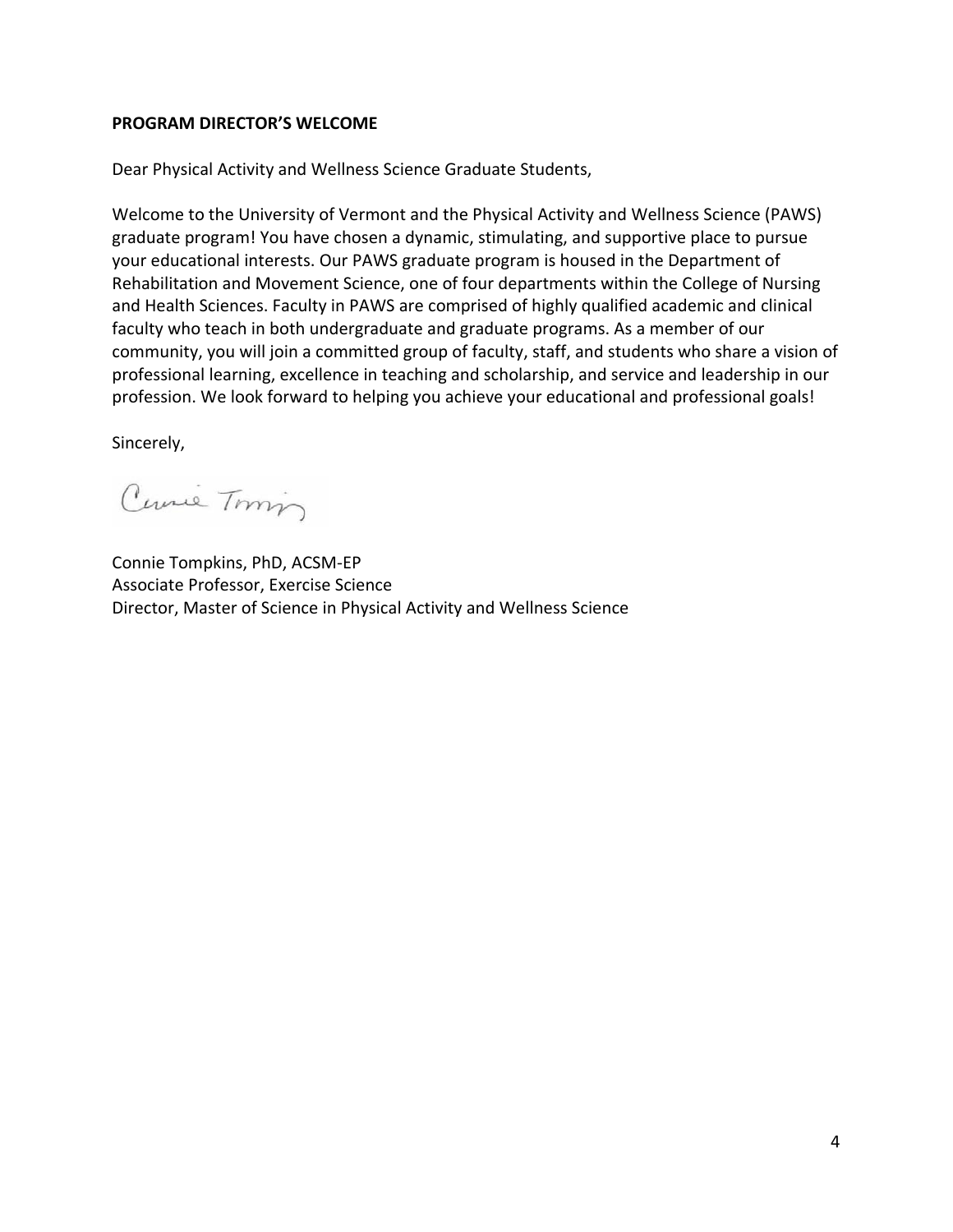## **DEPARTMENT OF REHABILITATION AND MOVEMENT SCIENCE (RMS)**

## RMS MISSION

To serve society by creating and sharing knowledge, by preparing graduates to provide ethical, evidence-based, and client-centered services, and by promoting inter-professional leadership and practices to enhance health-related quality of life.

## RMS EDUCATIONAL GOALS

The curricula of the various programs and the learning environment for students are designed to develop graduates who demonstrate the knowledge, skills and behaviors essential for those who participate in health promotion, and prevention and management of injury and disability.

To this end, the learning environment:

• is collaborative, provides access to-, and teaches assessment and application of the expanding body of health-related knowledge;

• enhances students' capacity for sensitive and empathetic communication when interacting with individuals of a variety of backgrounds;

• encourages faculty to serves as mentors and role models for professional excellence and service;

• enhances enthusiasm for life-long learning and on-going professional development that is supported by self-assessment;

- optimizes the use of technology to enhance learning experiences;
- promotes expression of a variety of opinions and perspectives;
- supports inter-professional interactions;
- facilitates students' capacity to utilize theoretical and research-based knowledge in their professional practices;

• enhances students' capacity to solve problems that have critical outcomes for patients and clients;

• facilitates students' ability to integrate their understanding of legal, ethical, cultural, and policy issues in decision-making;

• encourages flexible, creative, and innovative thinking so that students graduate with the ability to manage the complex systems in which they will practice.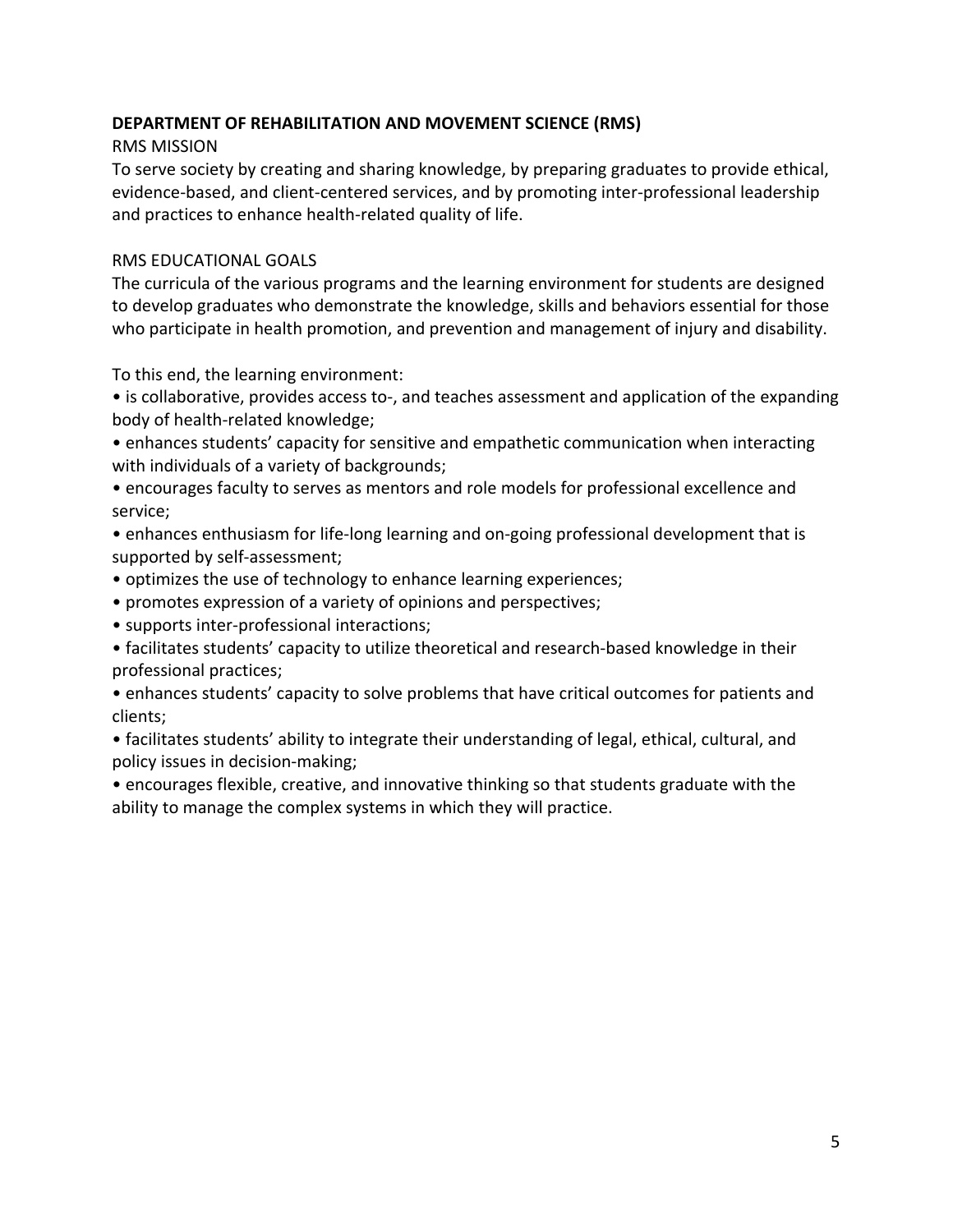## **MASTER OF SCIENCE IN PHYSICAL ACTIVITY AND WELLNESS SCIENCE (PAWS)**

The Master's program in PAWS provides the competencies necessary to promote health and wellness, assist in reducing health risks, and improve quality of life for individuals and communities. The PAWS graduate program includes coursework related to the science underlying the relationship between physical (in)activity and chronic disease and emphasizes health interventions based on scientific data and established behavioral and learning theories. The curriculum is comprised of a cohesive set of courses pertaining to the planning, development, evaluation and dissemination of evidence-based, physical activity and wellness programming that prepares students to implement programming in a variety of settings including communities, workplaces, and schools.

#### OUTCOMES

Upon completion of the PAWS program, graduates will be able to:

• Analyze the relationship between physical activity and the impact on human health and functioning across the life-span through a comprehensive examination of the scientific, medical, and public health literature

• Understand evidence-based, theoretical models to plan, evaluate, and translate physical activity interventions and health promotion at the individual and community levels

• Address cultural, social, behavioral, and environmental factors that affect the development and implementation of physical activity programs inclusive of all individuals

• Interpret physical activity and other health outcomes data as a tool to develop and prioritize community-based interventions, including policies, to promote physical activity

## **CURRICULUM**

All students are required to complete mandatory coursework in pursuit of the M.S. in PAWS. This coursework includes content areas met by the following courses:

## M.S. in PAWS 1-year curriculum\*

Fall Semester, 15 credits

- EXSC 302 Evidence-based Practice in Physical Activity
- EXSC 303 Physical Activity and Chronic Disease Epidemiology
- EXSC 345 Exercise Assessment and Prescription
- EXSC 354 Physical Activity & Wellness Promotion
- EXSC 360 Physical Activity, Weight Management, and Energy Balance

Spring Semester, 15 credits

- EXSC 350 Physiological Aspects of Physical Activity and Chronic Disease
- EXSC 365 Activity, Disability and Health
- EXSC 368 Physical Activity and Wellness Program Design
- EXSC 370 Physical Activity and Wellness: Communication & Evaluation

Elective Graduate Course

Total = 30 credits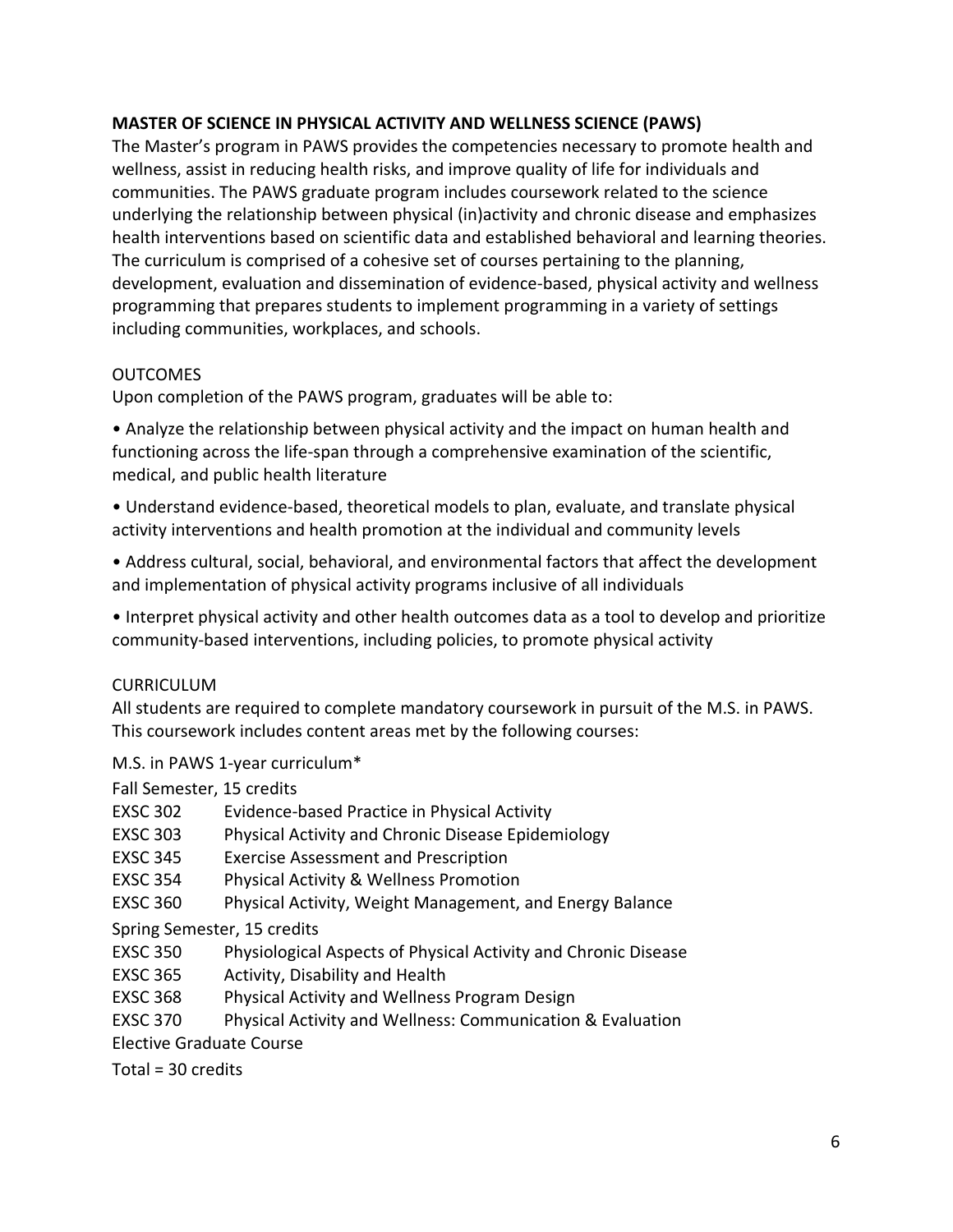\*Although the program can be completed in 1-year, completing over a 2-year period is recommended.

M.S. in PAWS 2-year curriculum\*

Year 1

Fall Semester, 9 credits

EXSC 302 Evidence-based Practice in Physical Activity

EXSC 345 Exercise Assessment and Prescription

EXSC 360 Physical Activity, Weight Management, and Energy Balance

Spring Semester, 9 credits

EXSC 350 Physiological Aspects of Physical Activity and Chronic Disease

EXSC 365 Activity, Disability and Health

Elective Graduate Course

Year 2

Fall Semester, 6 credits

EXSC 303 Physical Activity and Chronic Disease Epidemiology

EXSC 354 Physical Activity & Wellness Promotion

Spring Semester, 6 credits

EXSC 368 Physical Activity and Wellness Program Design

EXSC 370 Physical Activity and Wellness: Communication & Evaluation

Total = 30 credits

Adjustments to the 2-year curriculum plan may be made on a case-by-case basis (i.e., year 1 course taken during year 2, elective course option in fall semester).

# COURSE WAIVERS

Course waivers may be granted to students who have completed previous coursework comparable to certain required courses in the graduate program of study. In such cases, a student may petition the PAWS Program in advance and submit evidence of prior, comparable knowledge in order to waive the relevant course requirement(s). A course waiver form along with the course syllabus should be completed by the student and submitted to the program director. If the course waiver is approved, the student need not take the relevant course(s). The waived course will not appear on the transcript. Equivalent graduate level coursework, up to six credits, may be waived if approved by the graduate program director, reducing the total number of in-residence credits needed for completion of the program.

# COURSE TRANSFER CREDITS

Formal academic courses completed at another accredited institution may be considered for course transfer credit. If approved, only the credits are transferred onto the transcript, not the grade. Students are allowed to transfer a maximum of nine total credits with approval of the PAWS program. Undergraduate courses are not accepted as transfer credits into the graduate program. In order to be considered for transfer credit, course(s) content must overlap with the required PAWS course(s) and should meet all of the following:

• Approval by UVM PAWS course instructor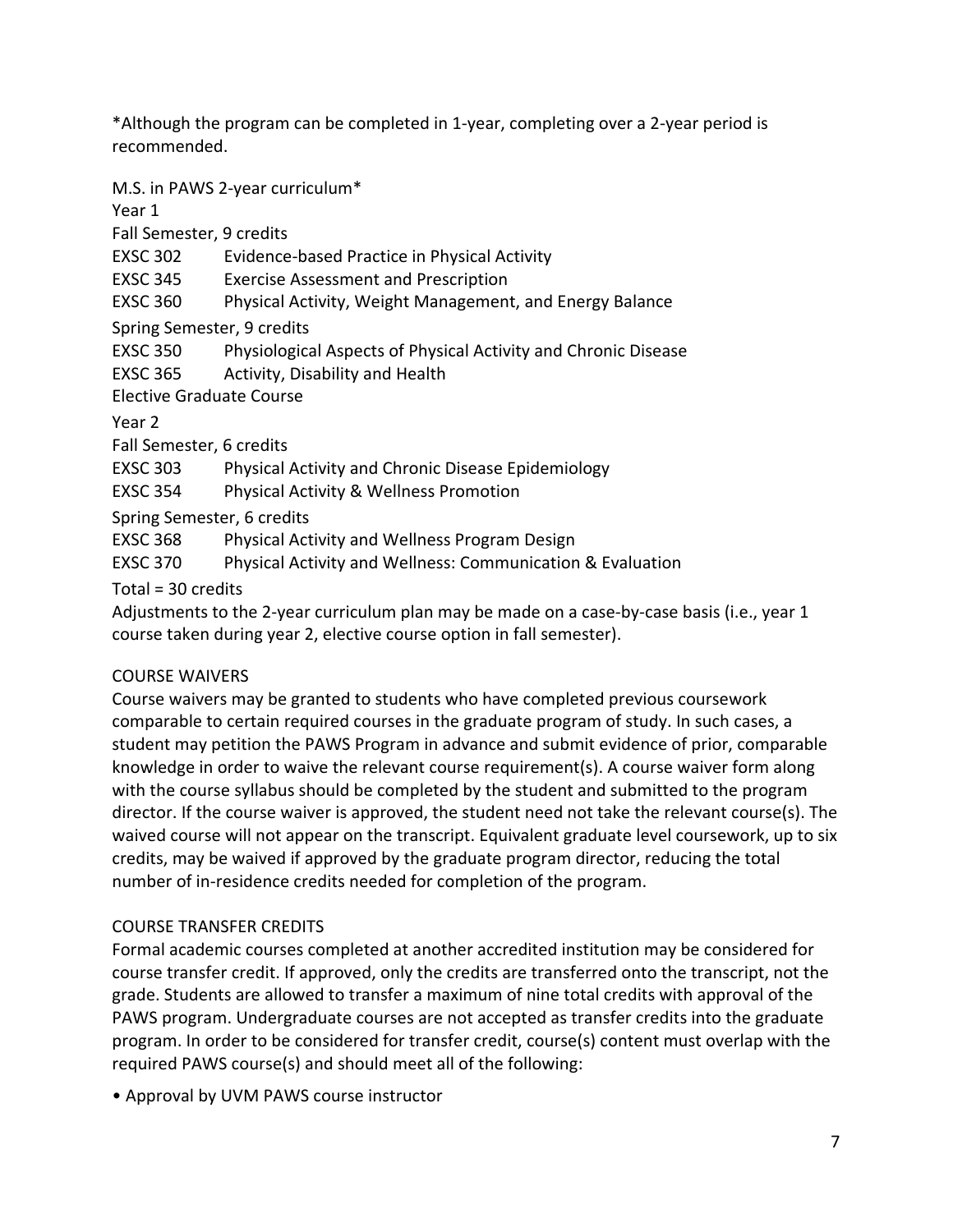- Grade of B or better
- Completed within 3 years of the time of transfer into the program

#### COMPREHENSIVE EXAM

Per requirements set forth by the Graduate College, all master's degree students are required to pass a written and/or oral comprehensive examination in their field of specialization. One reexamination only is permitted for any failed comprehensive examination. Successful completion of the comprehensive exam is a pre-requisite to conferral of the Master's degree.

The Master of Science in Physical Activity and Wellness Science comprehensive exam is designed as a project and may include both written and oral formats. The purpose of the PAWS comprehensive project is to assess the student's general knowledge and understanding relative to the objectives of the PAWS program and the student's ability to synthesize critical components of this domain. Consistent with the Graduate College policy, if students fail the comprehensive examination, one opportunity to re-take and pass the exam is allowed.

#### **ACADEMIC POLICIES**

There are many [academic and](http://catalogue.uvm.edu/graduate/academicenrollment/gradingpolicies/) enrollment policies relevant to graduate students that can be found in the Graduate College catalogue.

#### ACADEMIC STANDARDS

Each course syllabus indicates the prerequisites for enrollment in the course. Students must pass any prerequisite courses in order to gain entrance to a course. All courses must be taken for a letter grade. Under special circumstances other grades may be given. The University outlines these grade options and their definitions in the [Graduate College](http://catalogue.uvm.edu/graduate/academicenrollment/gradingpolicies/) catalogue.

#### COURSE GRADING SCALE

| $A+97-100$  | $B + 87 - 89$ | $C+77-79$     |
|-------------|---------------|---------------|
| A $93 - 96$ | $B$ 83 – 86   | C 73-76       |
| A-90 $-92$  | $B - 82 - 80$ | $C - 70 - 72$ |

Graduate students do not receive a grade of D.

Academic: Students whose academic progress is deemed unsatisfactory at any time may be dismissed from the Graduate College by the dean upon consultation with the student's department or program. In addition, students may be dismissed if they receive two grades or more below a B (3.00). Students will be dismissed from the graduate program if they fail the comprehensive examination on both the first and second attempt. A candidate for a graduate degree must complete the program with a minimum overall grade-point average of 3.00. A course may be repeated for credit only when failed and only once; only the second grade is then considered. Both grades remain on the student's transcript.

Students are encouraged to seek help from instructors early in a term when it appears that their performance in a course may not be satisfactory. If health or family issues are the cause of the poor performance, students are encouraged to be proactive and to work with their faculty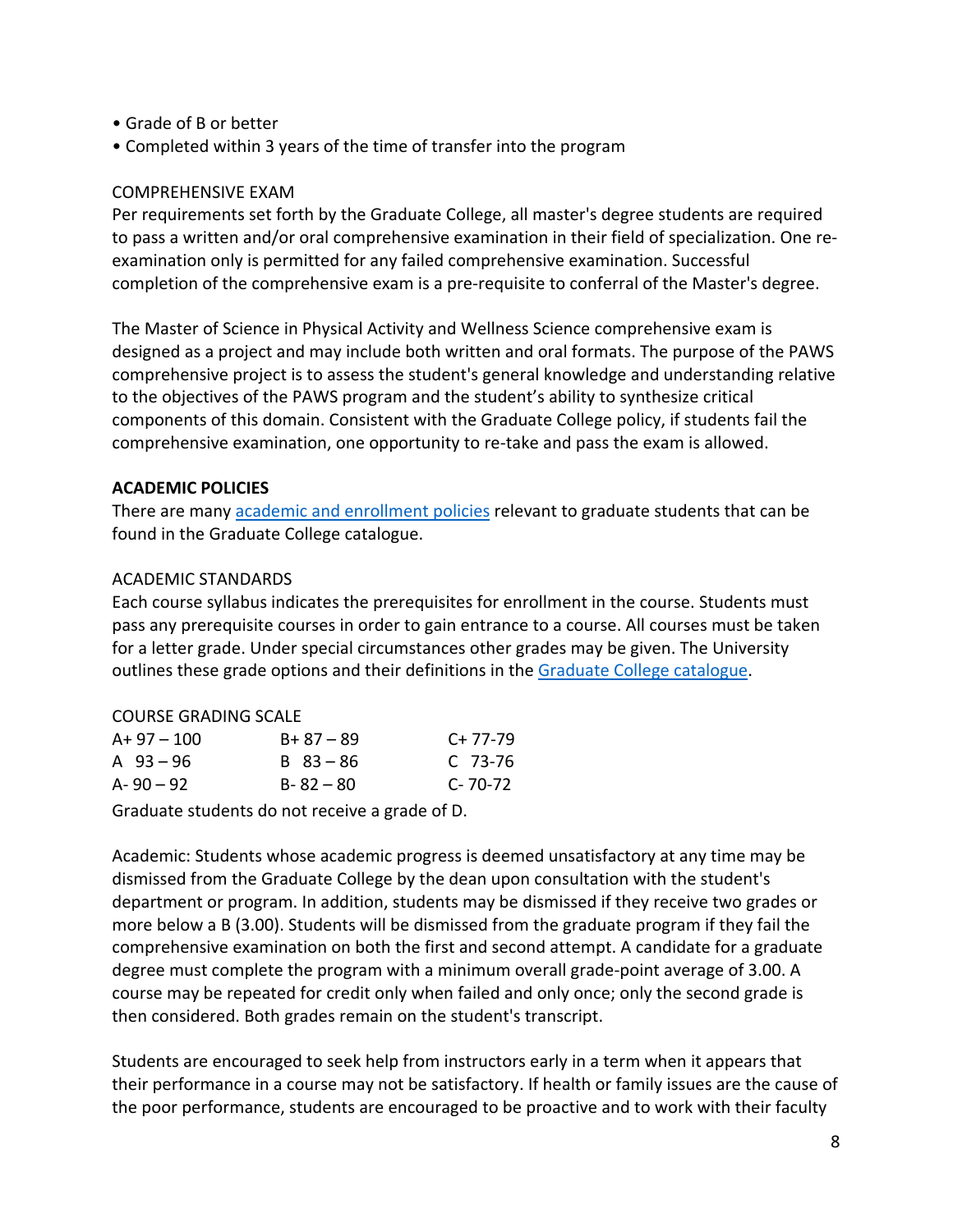and academic advisor to plan for delaying assignments, making up work, or receiving incomplete grades.

Professional: Students whose professional integrity is deemed unsatisfactory at any time may be dismissed from the Graduate College by the dean upon consultation with the student's department or program. Breaches of professional integrity include, but are not limited to, violations described in the [Misconduct in Research and Other Scholarly Activities policy,](https://www.uvm.edu/policies/grants/researchmisconduct.pdf) violation of the [Code of Academic Integrity,](https://www.uvm.edu/policies/student/acadintegrity.pdf) and actions that violate the standards of professional practice in the discipline of study or in duties associated with an assistantship.

#### GRADE APPEALS POLICY

Students with a grievance about a course grade should follow the instructions outlined in the [UVM Grade Appeals Policy.](http://www.uvm.edu/policies/student/gradeappeals.pdf)

#### LEAVE OF ABSENCE

Officially registered and matriculated students may apply for a leave of absence if they are in good academic standing according to the policies on student standards in the department and CNHS. Students are encouraged to seek a leave rather than withdraw to keep options open for returning. Leaves are for professional, academic, or personal circumstances, and are subject to approval by the department chair and, in the case of graduate students, the Graduate College Dean. A leave of absence may be awarded for a period of up to one year. The leave suspends the time limit for master's students for the duration of the leave. It does not suspend the time limit for the completion of individual courses. The time limit for master's degree completion is 5 years. Students who successfully petition for a leave of absence are expected to understand the relationship between their leave and program of study. Therefore, a petition for a leave is sought only by students who, after consultation with their academic advisor, have carefully planned a sequence of courses, understand when particular courses are normally offered, and know the date by which degree requirements must be completed. Students who take a leave of absence without a plan are not guaranteed a position in a class upon their return. When students plan to return from leave or to repeat required classes, they must notify the department chair in writing one month prior to the scheduled date of return. Students who do not enroll at the end of a leave of absence period will be considered withdrawn. The leave of absence process and procedures are outlined in the [Graduate College catalogue.](http://catalogue.uvm.edu/graduate/academicenrollment/leaveofabsence/)

## WITHDRAWAL

Students who wish to withdraw from the University must notify their chair in writing. Students who have left the University for one semester or more must write to their chair to request readmission. Graduate students must also notify the Graduate Dean's Office in writing. Students who, prior to completing enrollment for all credit requirements, do not enroll for one or more credits for a period of one calendar year and are not on an approved leave of absence are deactivated from the college. Reactivation into a program requires the approval from both the Graduate Program Director and the Dean of the Graduate College. Students are reactivated to their program only as space is available. The reactivation process and procedures are outlined on the [Graduate College website.](http://catalogue.uvm.edu/graduate/academicenrollment/deactivationreactivation/)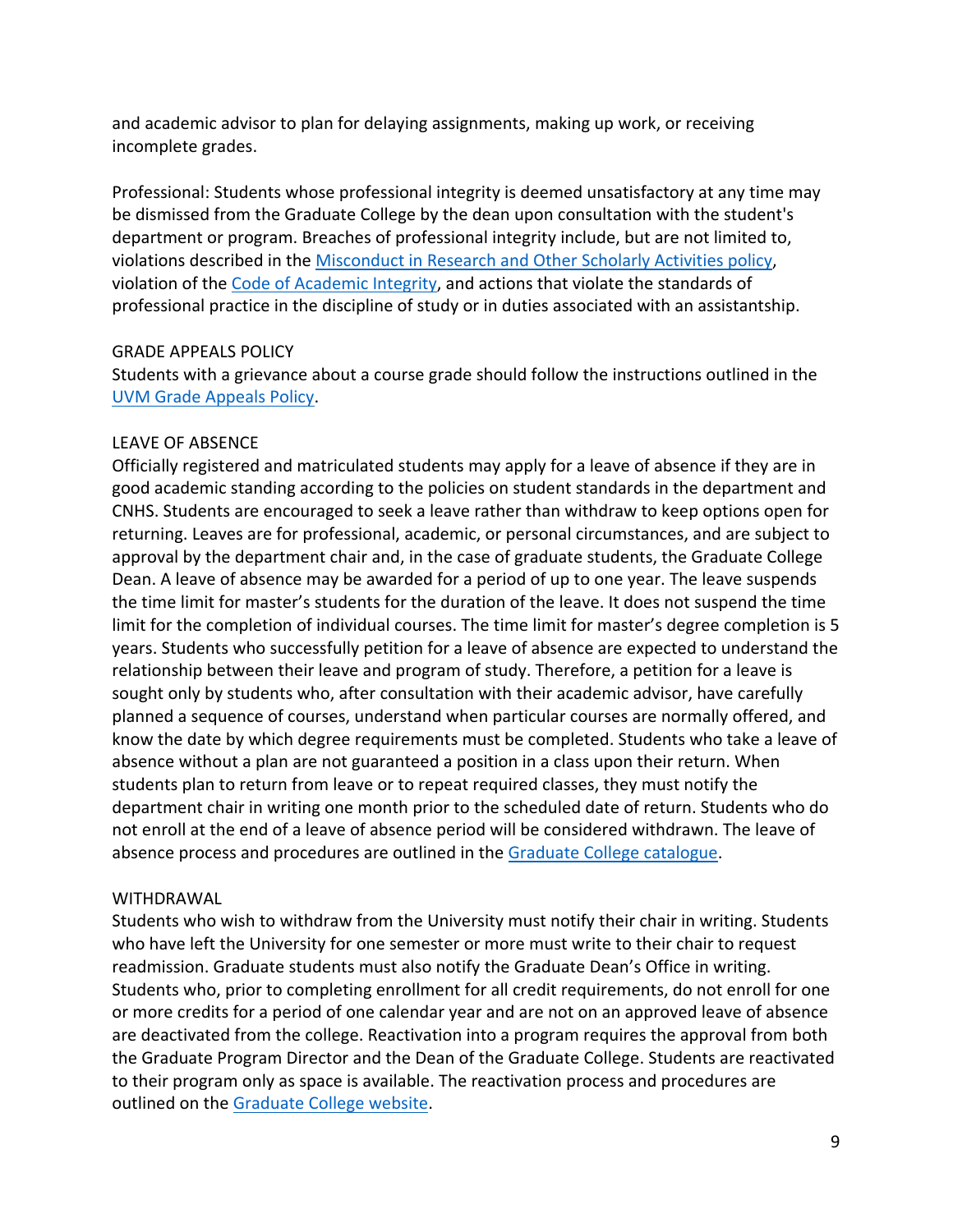#### PROFESSIONALISM

Students are expected to adhere to professional standards in both their appearance and actions in the classroom and any other course/program settings. Students must adhere to the University Code of [Academic Integrity policy.](https://www.uvm.edu/policies/student/acadintegrity.pdf)

#### **STUDENTS' RIGHTS AND RESPONSIBILITIES**

As a student member of the University, CNHS, and the RMS Department communities, you have a variety of rights and responsibilities. Most of the information students need to understand concerning their rights and responsibilities is contained in the [University Code of Student](http://www.uvm.edu/policies/student/studentcode.pdf) [Conduct](http://www.uvm.edu/policies/student/studentcode.pdf) Policy.

#### ADVISING

All students in the program have an academic advisor. The advisor is your own personal link to the department, college, and university and can help the student navigate and understand their rights and responsibilities, the requirements of their program and university, and the services available. Although the ultimate responsibility for making decisions about educational plans and life goals rests with the individual student, the academic advisor assists by helping to identify and assess alternatives and the consequences of decisions. Advisors assist students in the development of educational plans; clarification of career and life goals; selection of appropriate courses and other educational experiences; interpretation of institutional requirements; evaluation of student progress toward established goals; and referral to and use of institutional and community support services. Students provide evaluations of their faculty advisors and such evaluations are considered in reviews for reappointment, promotion, and tenure. The CNHS Office of Student Services assumes responsibility for the evaluation process.

#### COMMUNICATION

All students have an UVM email account. This is the major mode of communication utilized by faculty and staff in the department as well as official correspondence from the University. Students are expected to use their UVM email account for all UVM correspondence. Failure to read emails sent from faculty/staff, Graduate College, CNHS, or UVM does not excuse students from adhering to deadlines, assignments, requests, etc.

## FAMILY EDUCATIONAL RIGHTS AND PRIVACY ACT (FERPA)

Student grades, letters of evaluation, attendance records, and private communications are treated as confidential materials in accordance with the requirements of the federal student records law known as FERPA. In general, the faculty follow the guidelines listed below:

1. Only those individual student records necessary for the fulfillment of teaching and advising responsibilities are kept by the faculty.

2. Student scores or grades are not displayed publicly.

3. Papers, graded exams, books, or lab reports containing student names and grades are not placed in publicly accessible places.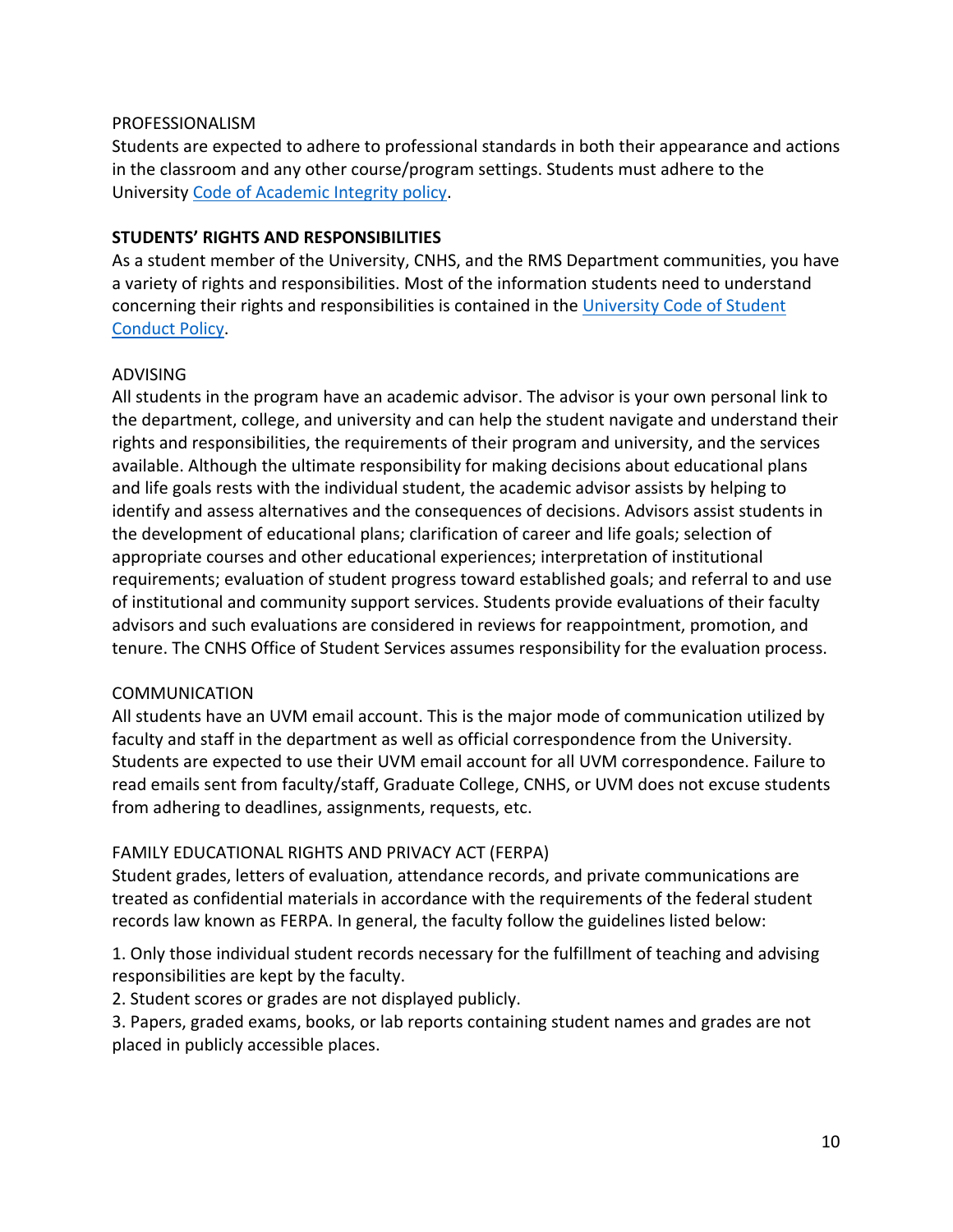4. Student educational record information, including grades or grade point averages, are not shared with other faculty or staff members of the University unless their official responsibilities identify their "legitimate educational interest" in that information for that student. 5. Information from student educational records, including grades or grade point averages, are not shared with parents or others outside the institution, including in letters of recommendation, without written permission from the student. The University of Vermont FERPA Rights Disclosure can be found [here.](http://www.uvm.edu/policies/student/ferpa.pdf)

## STUDENT CONCERNS

There are many avenues available for students to discuss concerns or provide suggestions about different aspects of the undergraduate or graduate program. Students with a concern or grievance regarding any aspect of the program may refer to the College of Nursing and Health Sciences (CNHS) Student Concern Policy on the [Handbooks, Forms and Policies page](https://www.uvm.edu/cnhs/handbooks_forms_and_policies) of the CNHS website. The RMS student representative to the Dean's Graduate Leadership Council can also take any concerns that relate to graduate education within the CNHS to that level.

Faculty also expect students to show respect to peers, professors, and other UVM community members at all times. Approach professors with courtesy and respect for their position:

1. Set up advance appointments and use office hours to discuss issues with faculty;

2. Attend all required classes and enter on time;

3. Avoid getting up and leaving the room during lectures unless there is an emergency. (We will try not keep you sitting longer than 1 ½ hours at a time.)

4. Turn off cell phones prior to coming to class, clinic, or meetings with professors or peers.

# **PROGRAM EVALUATION PROCESSES**

## COURSE EVALUATIONS

All faculty will provide information about how to access and complete course evaluations and the expectations for completion. Students are expected to complete the course evaluations as a demonstration of professional responsibility.

## EVALUATION OF ADVISOR

At the end of each semester all students are invited by the CNHS Office of Student Services to complete the advising survey for their advisor, who will typically be the Graduate Program Coordinator. This feedback is used to improve the advising experience and to help the Graduate Program Coordinator to develop advising skills.

## EXIT FEEDBACK

At the end of the program, the department chairperson or designee convenes focus groups to solicit feedback from students who are nearing graduation. Feedback about the program in general is sought in the spirit of continuous quality improvement. The feedback is summarized by themes and discussed by faculty after all grades are submitted. The feedback is attributed to the group of students and no individual names are attached to statements.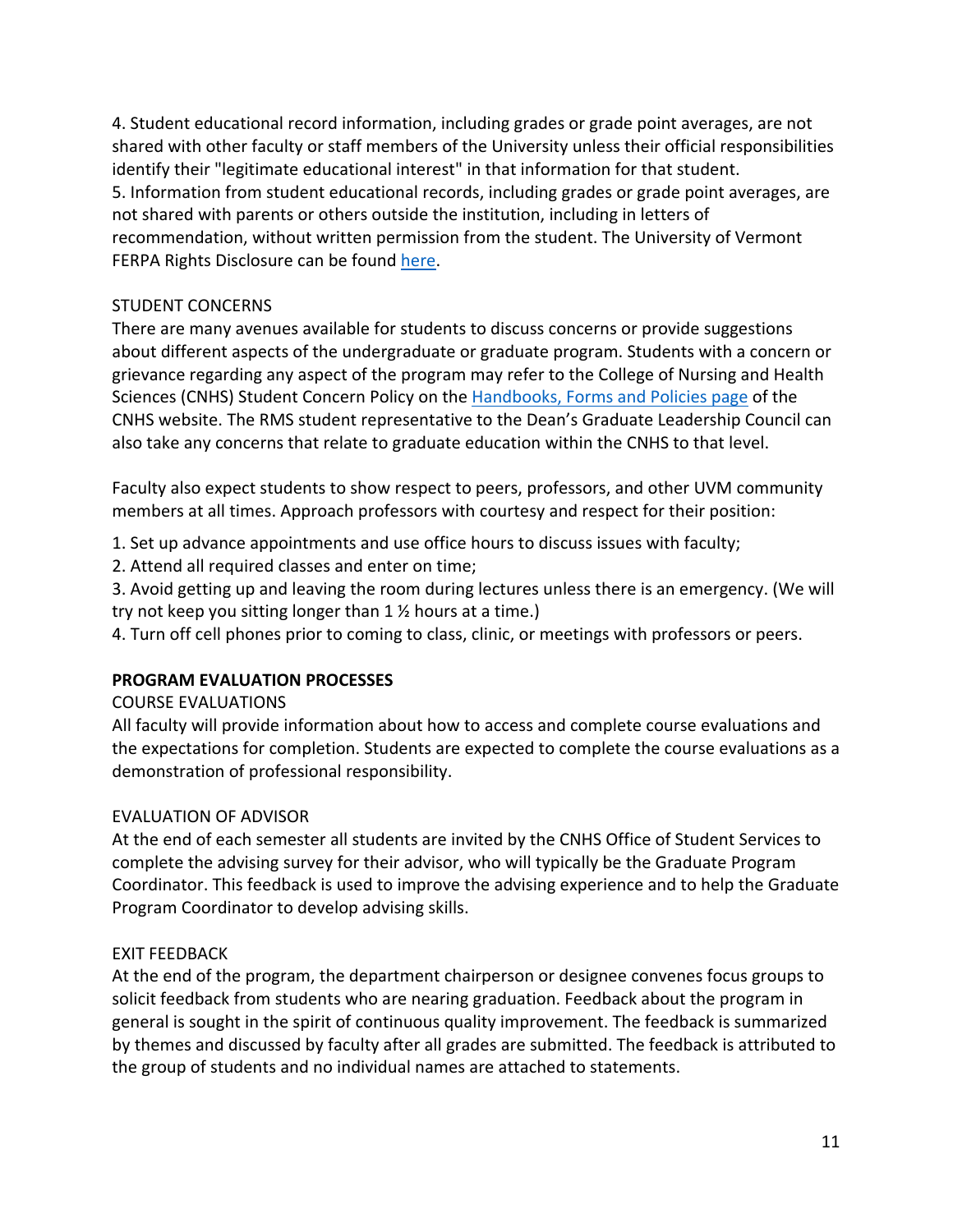#### **STUDENT AND CAMPUS SAFETY, SERVICES, AND SUPPORT**

A wide variety of services for students exist at the University, within the CNHS and in the Department of RMS. Most of these services provide information and support to both undergraduate and graduate students. In addition, the CNHS Office of Student Services provides a variety of types of assistance for students.

#### ACCOMMODATIONS

The University of Vermont is committed to a policy of equal educational opportunity and welcomes individuals with diverse backgrounds and abilities. The University therefore prohibits discrimination, including discrimination on the basis of disability. Services and accommodations for students with disabilities are coordinated by three University offices:

• [Student Accessibility Services](https://www.uvm.edu/academicsuccess/student_accessibility_services) (SAS) certifies and coordinates services for students with physical disabilities (visual, hearing, mobility, and/or manual dexterity impairments), learning disabilities, and attention deficit disorders; and

• [Counseling and Psychiatry Services](https://www.uvm.edu/health/CAPS) (CAPS), part of the [Center for Health and Wellbeing,](https://www.uvm.edu/health) certifies and coordinates services for students with psychological conditions; and

• [Student Health Services,](https://www.uvm.edu/health/SHS) part of the [Center for Health and Wellbeing,](https://www.uvm.edu/health) certifies and coordinates services for students with ongoing medical conditions.

SAS provides accommodations, consultation, collaboration, and educational support services to students with documented disabilities. Among their programs and services, SAS offers: exam accommodations, meetings with disability specialists to receive advisement and advocacy around disability-related matters, eBooks, deaf and hard of hearing services, notetaking and adaptive technology. The SAS Office is located at A170 Living Learning Center. Contact at 802 656-7753 or [access@uvm.edu.](mailto:access@uvm.edu) For detailed explanation of policies on disabilities, please see the SAS [website.](https://www.uvm.edu/academicsuccess/student_accessibility_services)

## ALCOHOL AND DRUG USE

The University of Vermont provides services and programs for all students, faculty, and staff who need assistance confronting drug and/or alcohol abuse. Free and confidential assessments, referrals to on- and off-campus programs, and a variety of support groups are available. A student who needs assistance for a personal problem concerning his/her own use, or use by friends, family or associates, may approach any faculty or staff person at the university to seek help and information. All information will be held in the strictest of confidence. The UVM Alcohol and Drug Policy can be found [here.](http://www.uvm.edu/policies/student/drugandalco.pdf)

## CAMPUS SAFETY

The University encourages all members of the University community to report suspicious or criminal activity to the [UVM police services](https://www.uvm.edu/police) as soon as possible. In the event of a crime in progress or at any time there is a risk of harm to persons or property, call 911. The University uses the 911 phone number for campus emergencies. Dialing 911 from an on-campus phone will connect you to a UVM Police dispatcher. The UVM Police dispatcher can contact the necessary emergency personnel for the particular situation. From an off-campus phone or a cell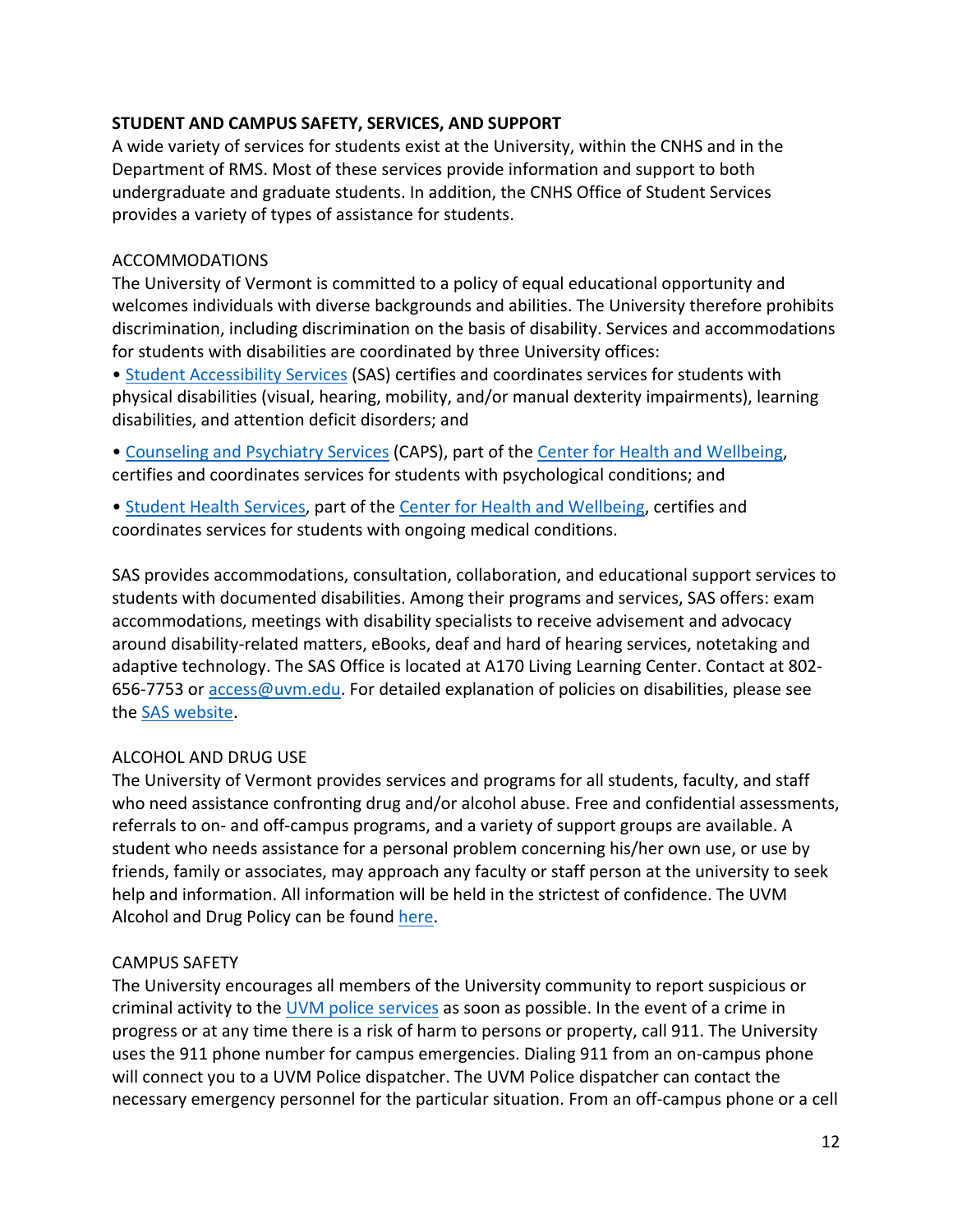phone, dialing 911 will contact the regional 911 emergency service. If using an off-campus phone or a cell phone, crimes may be reported by calling 802-656-3473, 802-656-FIRE, or by submitting an electronic report or by text to 847411 using the keyword UVM at the beginning of your text, all of which may be done anonymously.

In the event of a life-threatening emergency:

1. Activate the emergency medical system by dialing 911

2. Provide first aid or cardiopulmonary resuscitation (CPR) immediately if appropriate, and if qualified;

3. As soon as feasible, contact the department chairperson.

4. Within 72 hours of any incident, complete and submit an incident report form.

In the event of a fire:

- 1. Pull the fire alarm.
- 2. If it is safe to do so, close any door that could contain the fire.
- 3. Exit the building.

4. Find the nearest campus phone in a safe location and call 911. Give the UVM emergency dispatcher the exact location, nature of the fire, and your name.

Students are responsible for following faculty instructions. If there is an accident or illness, students should report immediately to faculty who will assist them in completing an incident report. If students believe a hazard exists, they should report the hazard to their instructor. If the instructor takes no action to correct the situation, students should notify Risk Management directly (x63242 or [risk.management@uvm.edu\)](mailto:risk.management@uvm.edu).

Supplemental information to the code of rights and responsibilities on fire, personal safety and health hazards can be found [here](http://www.uvm.edu/policies/riskmgm/firesafety.pdf) and [here.](http://www.uvm.edu/policies/general_html/personalsafety.pdf)

A [Student Conduct Incident Report](https://www.uvm.edu/sconduct/?Page=incidentreport.html&SM=menu-incident.html) documents potential violations of [University policy.](http://www.uvm.edu/policies/) If you have witnessed an incident which you believe has violated University policy, please fill out and submit an incident form. You can do this on-line or by contacting the [Center for Student](mailto:sconduct@uvm.edu)  [Conduct,](mailto:sconduct@uvm.edu) [Police Services,](http://www.uvm.edu/%7Epolice/) or your [Residence Director.](https://reslife.uvm.edu/files/cms/about_us/RLRET.pdf)

The University adopts the Campus Safety and Security: [Clery Act](http://www.uvm.edu/policies/riskmgm/clery.pdf) policy to facilitate full compliance with the Jeanne Clery Disclosure of Campus Security Policy and Campus Crime Statistics Act (the "Clery Act").

CAT Alert is UVM's rapid emergency notification system. Cat Alert's goal is to help keep UVM as informed and safe as possible during emergency situations. Sign up for Cat Alerts [here.](https://www.uvm.edu/emergency/catalert_campus_alerting_system)

## CENTER FOR HEALTH & WELLBEING

The [Center for Health & Wellbeing](https://www.uvm.edu/health) offers a wide range of services to support your mind, body, and soul while you're at UVM. The staff at the center does this by providing high quality,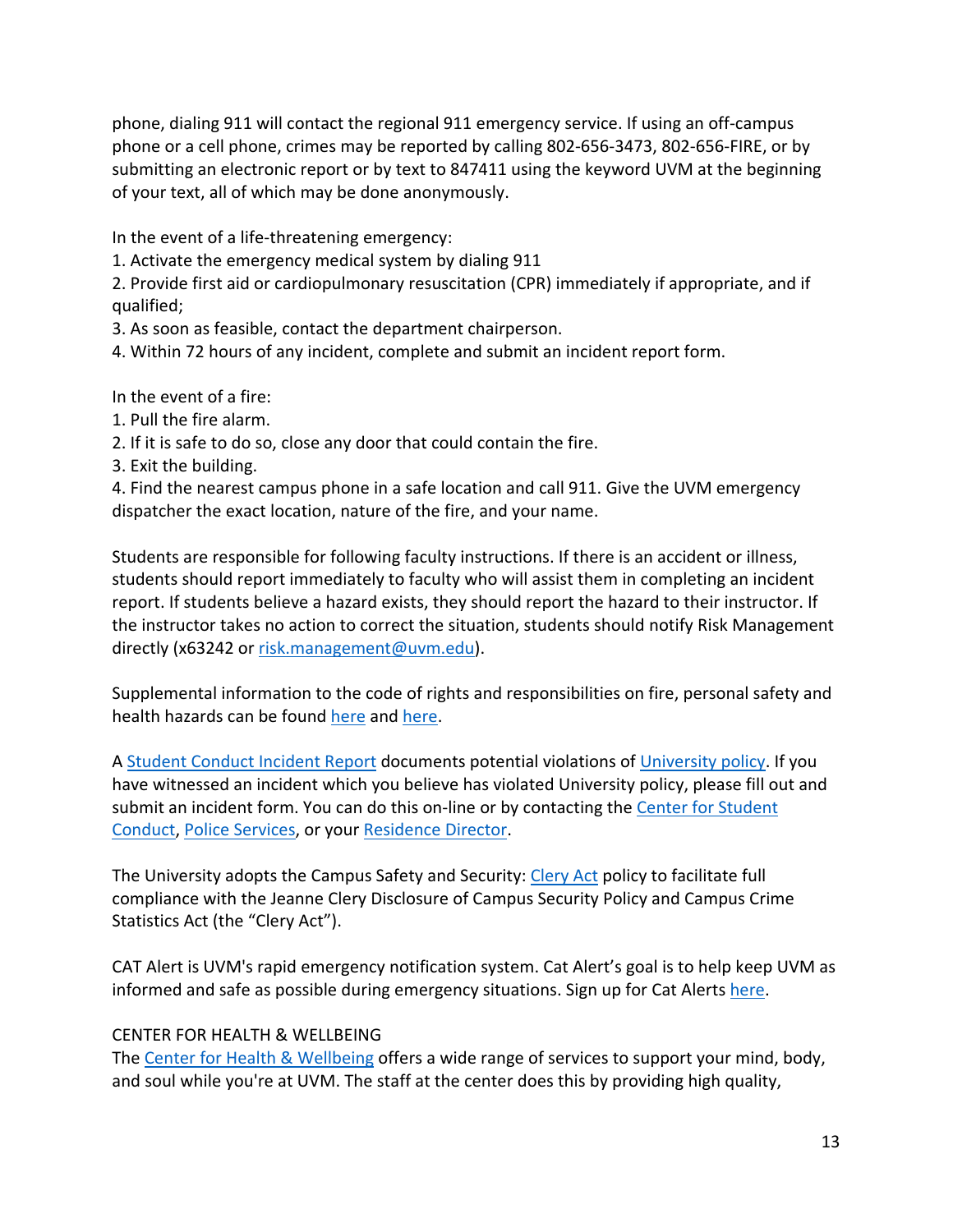prevention-oriented student health care, mental health services, and a vigorous program of outreach and education. Care is offered at several locations on campus.

## COUNSELING AND PSYCHIATRIC SERVICES (CAPS)

[CAPS](https://www.uvm.edu/health/CAPS) offers a variety of services to the UVM community including short-term individual counseling, urgent needs counseling, group counseling, outreach and education, psychiatry, referrals, and consultation services.

## DEAN'S GRADUATE COUNCIL

Each year students are selected to represent RMS graduate students at the Dean's Graduate Council. These representatives offer recommendations/suggestions to enhance/continually improve the learning experiences of graduate students within the college.

# EQUAL OPPORTUNITY IN EDUCATION AND NON-HARASSMENT

The University adheres to Vermont State and federal laws that ensure equal opportunity in educational programs and activities and non-harassment. There are numerous relevant policies accessible through the UVM website. Procedures for investigating and resolving discrimination complaints can be found in the [Equal Opportunity in Educational Programs and Activities and](http://www.uvm.edu/policies/student/equaledu.pdf)  [Non-harassment](http://www.uvm.edu/policies/student/equaledu.pdf) policy. The Discrimination & Harassment policy can be found [here](http://www.uvm.edu/policies/student/studentharas.pdf) the Sexual Harassment & Misconduct can be found [here.](http://www.uvm.edu/policies/general_html/sexharass.pdf)

## INFORMATION TECHNOLOGY (IT) SUPPORT

UVM offers a full range of [information technology support](http://www.uvm.edu/it/) regarding IT services, policy and compliance issues.

# LIBRARY SERVICES

The mission of the University of Vermont Libraries is to further the creation, application, and dissemination of knowledge by providing access to information resources and education in their use. The [Dana Medical Library](https://dana.uvm.edu/) provides reference services to PAWS students through a liaison library faculty member who is available to assist students in accessing information. UVM library services are easily accessed both on and off campus.

## STUDENT FINANCIAL SERVICES

PAWS students can get information about financial services by contacting the counselors at [Student Financial Services.](https://www.uvm.edu/studentfinancialservices)

# WEB LINKS

Other helpful web links are listed below: Academic calendars<https://www.uvm.edu/registrar/academic-calendars> Career Services Office<https://www.uvm.edu/career> Center for Academic Success <http://www.uvm.edu/sss/> CNHS Student Services [https://www.uvm.edu/cnhs/student\\_services](https://www.uvm.edu/cnhs/student_services) Graduate Catalogue <http://catalogue.uvm.edu/graduate/> Graduate College Homepage<https://www.uvm.edu/graduate>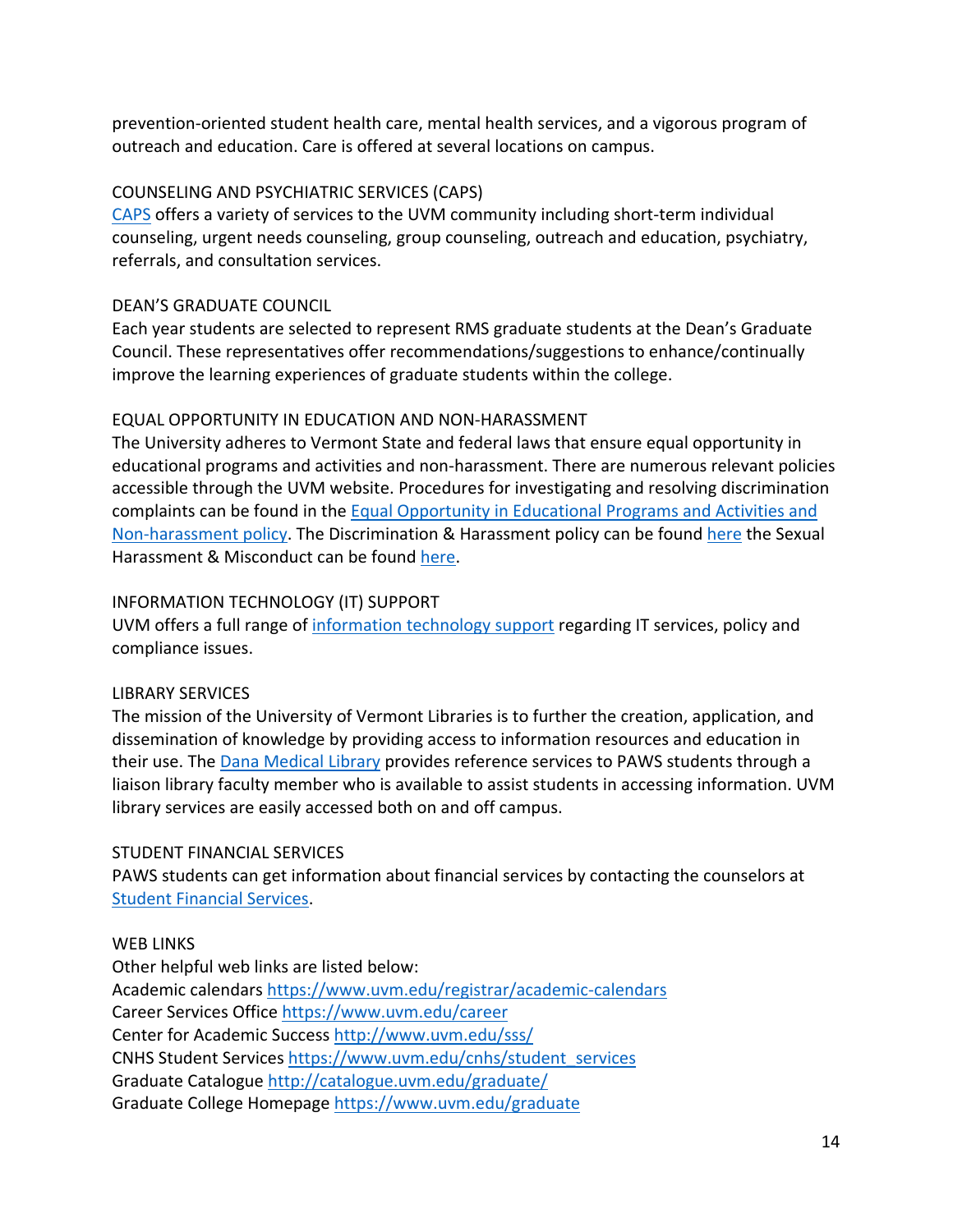Graduate College Policies (all) <http://catalogue.uvm.edu/graduate/academicenrollment/> Graduate Student Senate<https://www.uvm.edu/gss> Mosaic Center for Students of Color<https://www.uvm.edu/mcsc/> Office of International Education<https://www.uvm.edu/oie> Registrar's Office<https://www.uvm.edu/registrar> RMS Department Website<https://www.uvm.edu/cnhs/rms> Tutoring Center [https://www.uvm.edu/academicsuccess/tutoring\\_center](https://www.uvm.edu/academicsuccess/tutoring_center) UVM Policies (all)<http://www.uvm.edu/policies/?Page=alphalist.php>